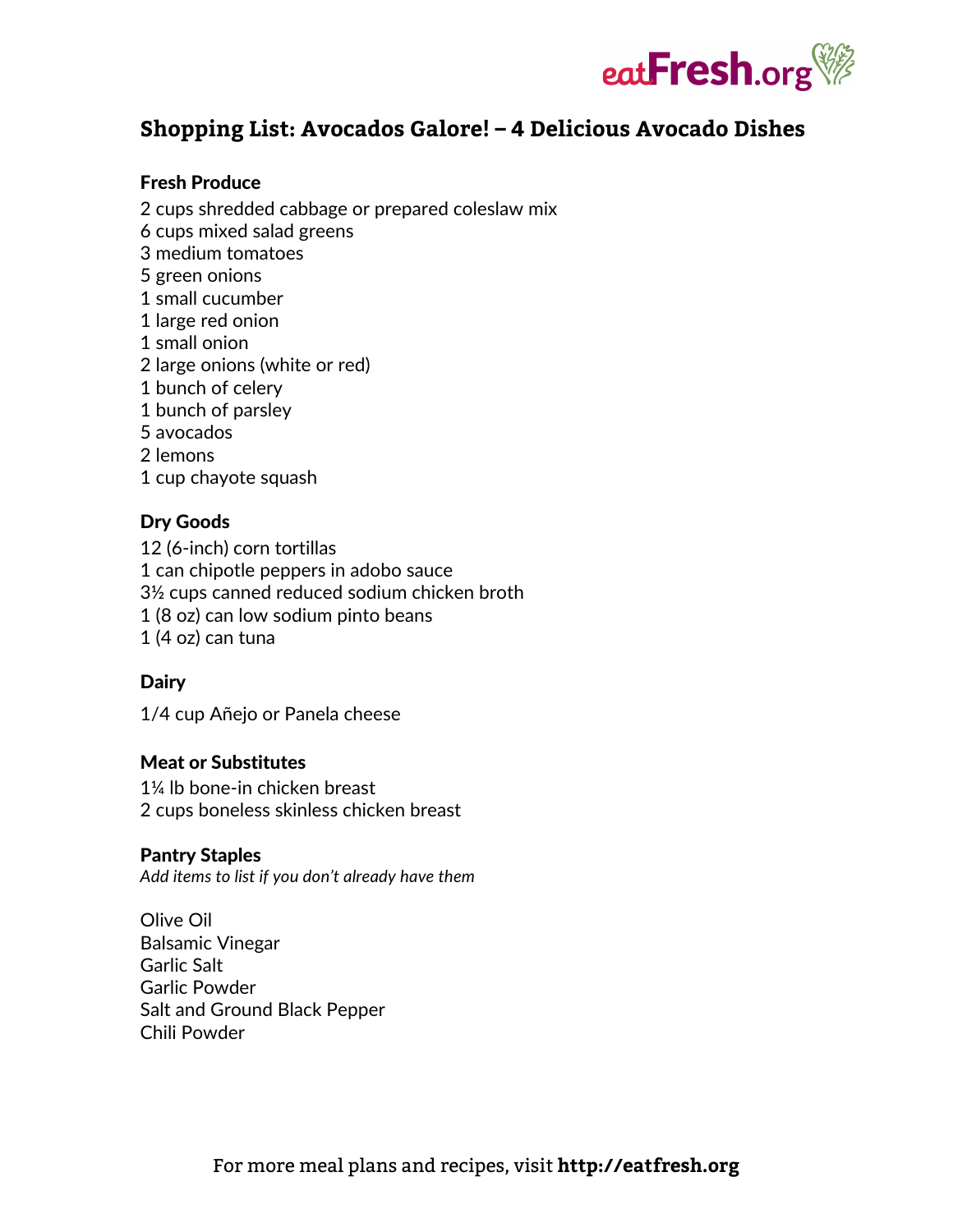

# **Yucatan Chicken Tacos**

*Serve these tasty tacos with extra cilantro and lime wedges.*

Makes 4 servings. 2 tacos per serving. Ready in 20 minutes.

### *Ingredients*

1½ Tablespoons balsamic vinegar

- 1 Tablespoon finely chopped canned chipotle peppers in adobo sauce
- ½ teaspoon garlic salt

2 cups chopped or shredded, cooked chicken breast

- 2 cups shredded cabbage or prepared coleslaw mix
- ¾ cup finely chopped red onion
- 8 (6-inch) corn tortillas
- ¼ cup crumbled Añejo or Panela cheese
- 1 avocado, peeled, pitted, and chopped

#### *Directions*

- 1. In a medium bowl, mix together balsamic vinegar, chipotle peppers, and garlic salt. Add in chicken, cabbage, and onion, mix well.
- 2. To warm tortillas, heat in a hot skillet for 1 minute on each side. Or place tortillas on a large plate and top with a damp paper towel. Microwave on high for 2 minutes or until tortillas are warm.
- 3. Spoon filling into warm tortillas and top with cheese and avocado.
- 4. Serve immediately.

Nutrition information per serving: Calories 340, Total Fat 12g, Saturated Fat 4g, Carbohydrate 32g, Dietary Fiber 7g, Protein 27g, Sodium 360mg

*Recipe Source: Nutrition Education and Obesity Prevention Branch (NEOPB)*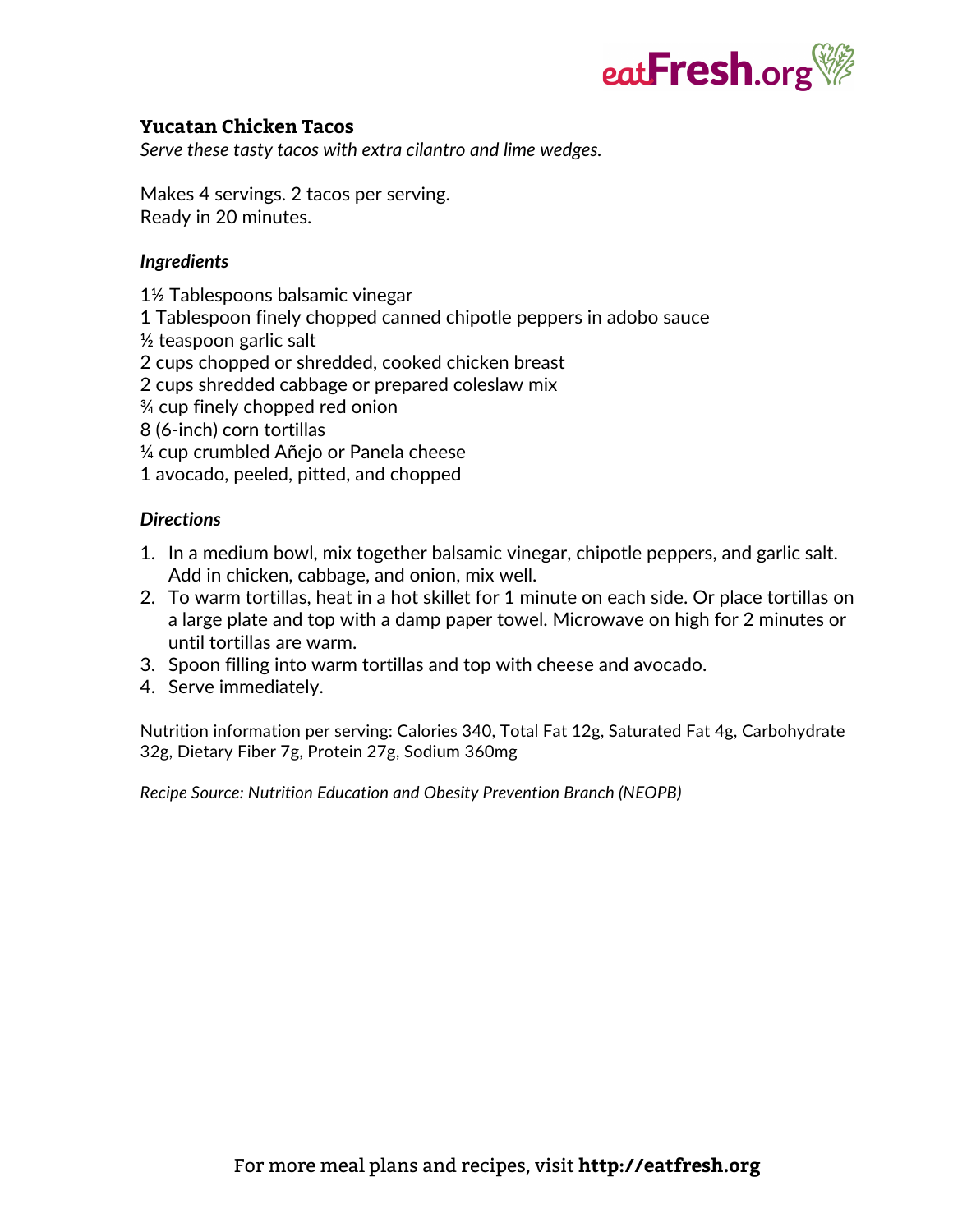

# **Avocado Garden Salad**

*This salad is easy to fix, looks great on a plate, and is delicious to eat.*

Makes 6 servings. 1½ cups per serving. Ready in 20 minutes.

### *Ingredients*

- 6 cups torn or cut mixed salad greens
- 3 medium tomatoes, chopped
- 5 green onions, chopped
- 1 small cucumber, peeled and chopped
- 2 tablespoons lemon juice
- 1⁄3 teaspoon garlic powder
- ½ teaspoon ground black pepper
- ½ teaspoon salt
- 1 large avocado, peeled

#### *Directions*

- 1. Mix salad greens, tomatoes, onions, and cucumber in a large serving bowl.
- 2. In a small bowl, mix lemon juice, garlic powder, ground black pepper, and salt. Pour over salad mixture and toss together.
- 3. Cut avocado in half lengthwise. Remove pit and peel avocado halves. Slice into thin wedges, about 1/8-inch thick.
- 4. Arrange avocado slices on top of salad and serve immediately.

Nutrition information per serving: Calories 78, Total Fat 5g, Saturated Fat 1g, Carbohydrate 9g, Dietary Fiber 4g, Protein 2g, Trans Fat 0g, Cholesterol 0mg, Sodium 222mg

*Recipe Source: Nutrition Education and Obesity Prevention Branch*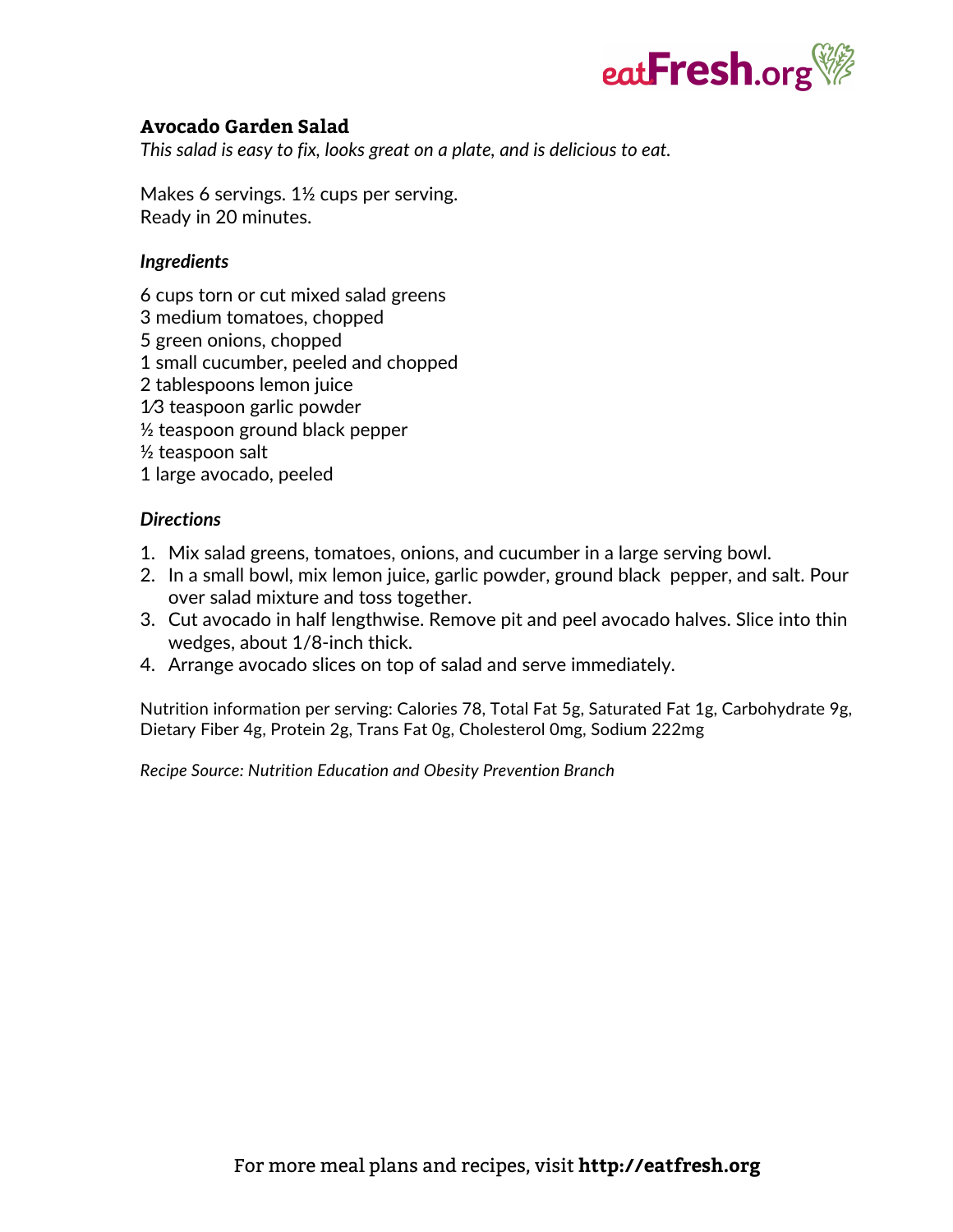

# **Tortilla Soup**

*This soup tastes just as good or better the next day. It's a perfect, make-ahead recipe.*

Makes 4 servings. 2 cups per serving. Ready in 40 minutes.

### *Ingredients*

- 1½ cups onion, chopped
- 3½ cups canned reduced sodium chicken broth
- 1¼ lb. bone-in chicken breasts, skin removed
- 1 cup chayote squash, diced and peeled
- ¾ cup canned low-sodium pinto beans, rinsed and drained
- 1 Tablespoon chili powder
- ½ teaspoon garlic powder
- 4 (6-inch) corn tortillas, cut into strips and baked until crisp
- 1 avocado, peeled, pitted, and sliced

### *Directions*

- 1. Spray a large saucepan with nonstick cooking spray. Add onion and cook over medium-high heat for 5 minutes to brown, stirring occasionally.
- 2. Add broth and cover saucepan; increase heat to high. When broth starts to boil, add chicken, squash, beans, chili powder, and garlic powder.
- 3. Bring to a boil again; lower heat and simmer for 20 minutes.
- 4. Remove chicken from soup and let cool slightly. Shred into small pieces. Add shredded chicken back to soup.
- 5. Pour soup into bowls and top with tortilla pieces and avocado. Serve immediately.

Nutrition information per serving: Calories 390, Total Fat 12g, Saturated Fat 3g, Carbohydrate 32g, Dietary Fiber 9g, Protein 41g, Sodium 600mg

*Recipe Source: Nutrition Education and Obesity Prevention Branch*